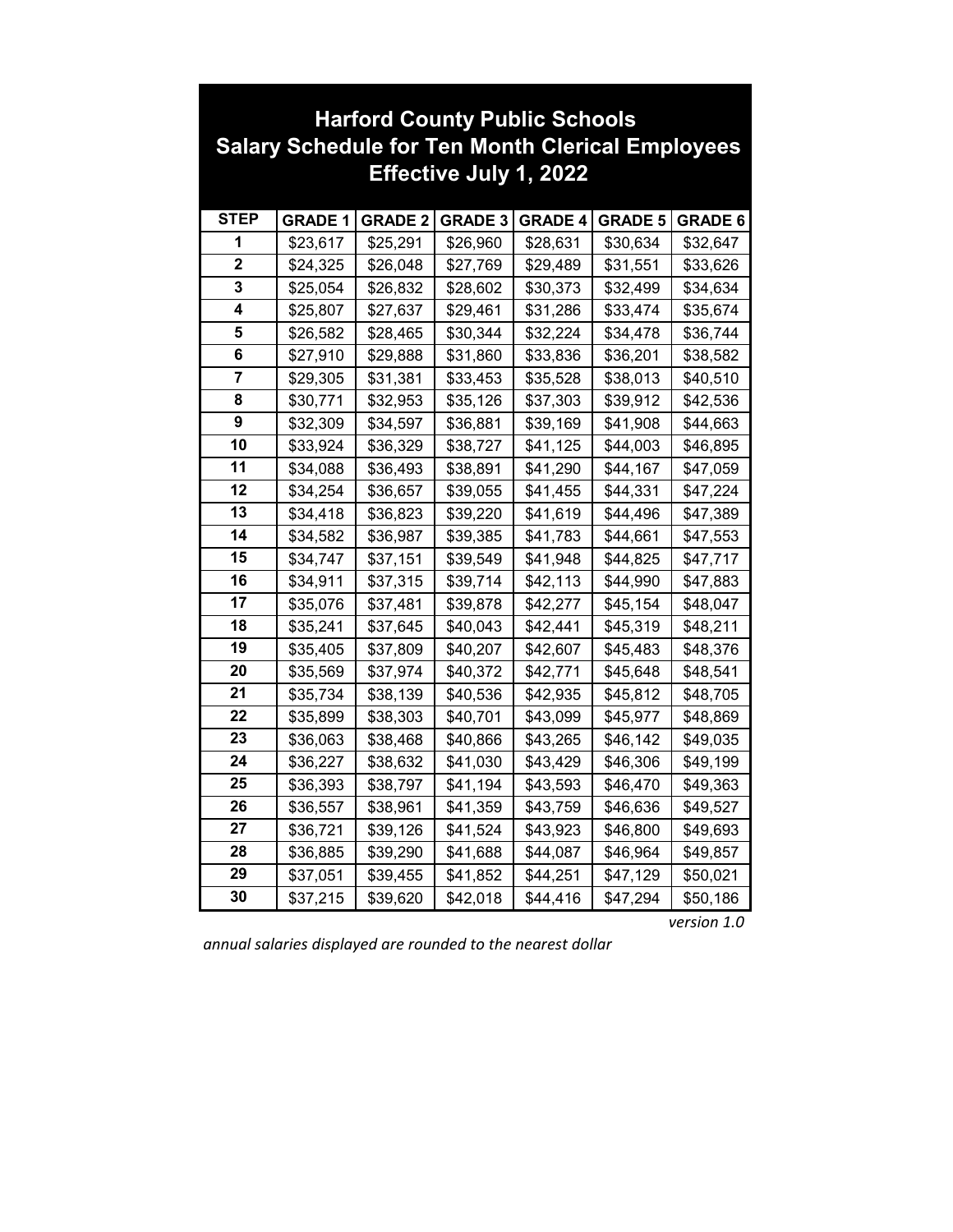|                        | <b>Harford County Public Schools</b><br><b>Salary Schedule for Twelve Month Clerical,</b><br>and Transportation Specialists |                |                        |          |          |          |          |          |          |                                                  |                 |                 |
|------------------------|-----------------------------------------------------------------------------------------------------------------------------|----------------|------------------------|----------|----------|----------|----------|----------|----------|--------------------------------------------------|-----------------|-----------------|
| Effective July 1, 2022 |                                                                                                                             |                |                        |          |          |          |          |          |          |                                                  |                 |                 |
| <b>STEP</b>            | <b>GRADE 1</b>                                                                                                              | <b>GRADE 2</b> | <b>GRADE 3 GRADE 4</b> |          |          |          |          |          |          | GRADE 5 GRADE 6 GRADE 7 GRADE 8 GRADE 9 GRADE 10 | <b>GRADE 11</b> | <b>GRADE 12</b> |
| 1                      | \$28,343                                                                                                                    | \$30,353       | \$32,356               | \$34,361 | \$36,766 | \$39,181 | \$41,574 | \$43,987 | \$46,788 | \$49,598                                         | \$52,402        | \$55,213        |
| $\mathbf 2$            | \$29,194                                                                                                                    | \$31,262       | \$33,327               | \$35,392 | \$37,869 | \$40,357 | \$42,823 | \$45,304 | \$48,192 | \$51,087                                         | \$53,972        | \$56,870        |
| 3                      | \$30,070                                                                                                                    | \$32,201       | \$34,327               | \$36,456 | \$39,004 | \$41,567 | \$44,107 | \$46,664 | \$49,639 | \$52,619                                         | \$55,592        | \$58,576        |
| 4                      | \$30,972                                                                                                                    | \$33,166       | \$35,358               | \$37,549 | \$40,174 | \$42,814 | \$45,427 | \$48,063 | \$51,129 | \$54,197                                         | \$57,261        | \$60,332        |
| 5                      | \$31,901                                                                                                                    | \$34,162       | \$36,419               | \$38,673 | \$41,380 | \$44,099 | \$46,792 | \$49,506 | \$52,660 | \$55,822                                         | \$58,978        | \$62,143        |
| 6                      | \$33,496                                                                                                                    | \$35,872       | \$38,238               | \$40,607 | \$43,448 | \$46,305 | \$49,132 | \$51,982 | \$55,295 | \$58,614                                         | \$61,927        | \$65,249        |
| $\overline{7}$         | \$35,171                                                                                                                    | \$37,663       | \$40,150               | \$42,639 | \$45,621 | \$48,619 | \$51,589 | \$54,581 | \$58,061 | \$61,544                                         | \$65,025        | \$68,512        |
| 8                      | \$36,931                                                                                                                    | \$39,547       | \$42,157               | \$44,771 | \$47,902 | \$51,049 | \$54,168 | \$57,308 | \$60,962 | \$64,622                                         | \$68,275        | \$71,939        |
| 9                      | \$38,776                                                                                                                    | \$41,483       | \$44,264               | \$47,009 | \$50,297 | \$53,603 | \$56,877 | \$60,174 | \$64,010 | \$67,854                                         | \$71,688        | \$75,534        |
| 10                     | \$40,715                                                                                                                    | \$43,600       | \$46,481               | \$49,360 | \$52,813 | \$56,283 | \$59,719 | \$63,184 | \$67,210 | \$71,244                                         | \$75,273        | \$79,311        |
| 11                     | \$40,880                                                                                                                    | \$43,764       | \$46,645               | \$49,524 | \$52,977 | \$56,447 | \$59,884 | \$63,348 | \$67,374 | \$71,409                                         | \$75,438        | \$79,476        |
| 12                     | \$41,044                                                                                                                    | \$43,929       | \$46,809               | \$49,690 | \$53,142 | \$56,611 | \$60,048 | \$63,513 | \$67,539 | \$71,574                                         | \$75,602        | \$79,640        |
| 13                     | \$41,208                                                                                                                    | \$44,094       | \$46,974               | \$49,854 | \$53,307 | \$56,777 | \$60,213 | \$63,678 | \$67,704 | \$71,738                                         | \$75,767        | \$79,804        |
| 14                     | \$41,373                                                                                                                    | \$44,258       | \$47,139               | \$50,018 | \$53,471 | \$56,941 | \$60,378 | \$63,842 | \$67,868 | \$71,902                                         | \$75,931        | \$79,970        |
| 15                     | \$41,538                                                                                                                    | \$44,422       | \$47,303               | \$50,182 | \$53,635 | \$57,105 | \$60,542 | \$64,007 | \$68,032 | \$72,068                                         | \$76,096        | \$80,134        |
| 16                     | \$41,702                                                                                                                    | \$44,587       | \$47,468               | \$50,347 | \$53,800 | \$57,270 | \$60,706 | \$64,171 | \$68,198 | \$72,232                                         | \$76,261        | \$80,298        |
| 17                     | \$41,866                                                                                                                    | \$44,752       | \$47,632               | \$50,512 | \$53,965 | \$57,434 | \$60,871 | \$64,336 | \$68,362 | \$72,396                                         | \$76,425        | \$80,463        |
| 18                     | \$42,032                                                                                                                    | \$44,916       | \$47,797               | \$50,676 | \$54,129 | \$57,599 | \$61,036 | \$64,501 | \$68,526 | \$72,560                                         | \$76,589        | \$80,628        |
| 19                     | \$42,196                                                                                                                    | \$45,080       | \$47,962               | \$50,840 | \$54,293 | \$57,764 | \$61,200 | \$64,665 | \$68,690 | \$72,726                                         | \$76,755        | \$80,792        |
| 20                     | \$42,360                                                                                                                    | \$45,246       | \$48,126               | \$51,005 | \$54,459 | \$57,928 | \$61,364 | \$64,829 | \$68,856 | \$72,890                                         | \$76,919        | \$80,956        |
| 21                     | \$42,525                                                                                                                    | \$45,410       | \$48,290               | \$51,170 | \$54,623 | \$58,092 | \$61,529 | \$64,994 | \$69,020 | \$73,054                                         | \$77,083        | \$81,121        |
| 22                     | \$42,690                                                                                                                    | \$45,574       | \$48,455               | \$51,334 | \$54,787 | \$58,257 | \$61,694 | \$65,159 | \$69,184 | \$73,218                                         | \$77,247        | \$81,286        |
| 23                     | \$42,854                                                                                                                    | \$45,740       | \$48,620               | \$51,499 | \$54,953 | \$58,422 | \$61,858 | \$65,323 | \$69,349 | \$73,383                                         | \$77,413        | \$81,450        |
| 24                     | \$43,018                                                                                                                    | \$45,904       | \$48,784               | \$51,663 | \$55,117 | \$58,586 | \$62,022 | \$65,487 | \$69,514 | \$73,548                                         | \$77,577        | \$81,614        |
| 25                     | \$43,183                                                                                                                    | \$46,068       | \$48,948               | \$51,828 | \$55,281 | \$58,750 | \$62,187 | \$65,653 | \$69,678 | \$73,712                                         | \$77,741        | \$81,779        |
| 26                     | \$43,348                                                                                                                    | \$46,232       | \$49,113               | \$51,992 | \$55,445 | \$58,915 | \$62,352 | \$65,817 | \$69,842 | \$73,877                                         | \$77,906        | \$81,943        |
| 27                     | \$43,512                                                                                                                    | \$46,398       | \$49,278               | \$52,157 | \$55,611 | \$59,080 | \$62,516 | \$65,981 | \$70,007 | \$74,041                                         | \$78,071        | \$82,108        |
| 28                     | \$43,676                                                                                                                    | \$46,562       | \$49,442               | \$52,321 | \$55,775 | \$59,244 | \$62,681 | \$66,146 | \$70,172 | \$74,206                                         | \$78,235        | \$82,273        |
| 29                     | \$43,841                                                                                                                    | \$46,726       | \$49,606               | \$52,486 | \$55,939 | \$59,408 | \$62,845 | \$66,311 | \$70,336 | \$74,371                                         | \$78,399        | \$82,437        |
| 30                     | \$44,006                                                                                                                    | \$46,891       | \$49,772               | \$52,651 | \$56,103 | \$59,574 | \$63,010 | \$66,475 | \$70,501 | \$74,535                                         | \$78,564        | \$82,602        |

*annual salaries displayed are rounded to the nearest dollar*

*version 1.0*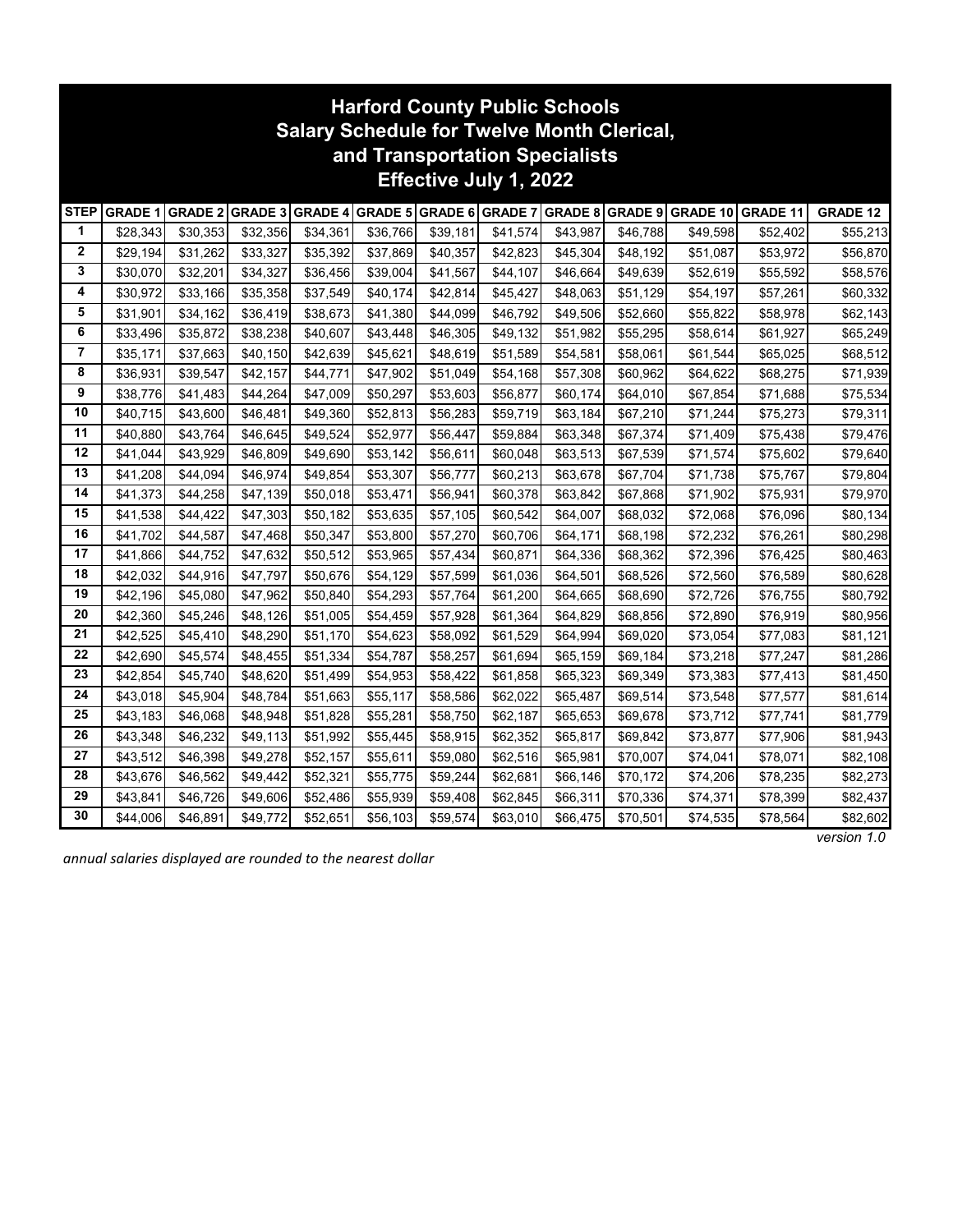| <b>Harford County Public Schools</b><br><b>Salary Schedule for Interpreters, Transliterators,</b><br>and Braille Technicians<br><b>Effective July 1, 2022</b> |          |            |            |  |  |  |
|---------------------------------------------------------------------------------------------------------------------------------------------------------------|----------|------------|------------|--|--|--|
| <b>STEP   GRADE</b>                                                                                                                                           | IN       | <b>INQ</b> | <b>INB</b> |  |  |  |
| 1                                                                                                                                                             | \$36,805 | \$37,346   | \$37,886   |  |  |  |
| $\overline{2}$                                                                                                                                                | \$37,910 | \$38,450   | \$38,991   |  |  |  |
| 3                                                                                                                                                             | \$39,047 | \$39,587   | \$40,128   |  |  |  |
| 4                                                                                                                                                             | \$40,218 | \$40,759   | \$41,299   |  |  |  |
| 5                                                                                                                                                             | \$41,424 | \$41,965   | \$42,505   |  |  |  |
| 6                                                                                                                                                             | \$42,667 | \$43,207   | \$43,748   |  |  |  |
| $\overline{7}$                                                                                                                                                | \$43,947 | \$44,487   | \$45,027   |  |  |  |
| 8                                                                                                                                                             | \$45,266 | \$45,807   | \$46,347   |  |  |  |
| 9                                                                                                                                                             | \$46,625 | \$47,165   | \$47,705   |  |  |  |
| 10                                                                                                                                                            | \$48,024 | \$48,564   | \$49,105   |  |  |  |
| 11                                                                                                                                                            | \$49,464 | \$50,004   | \$50,544   |  |  |  |
| 12                                                                                                                                                            | \$50,948 | \$51,489   | \$52,029   |  |  |  |
| 13                                                                                                                                                            | \$52,477 | \$53,017   | \$53,557   |  |  |  |
| 14                                                                                                                                                            | \$54,051 | \$54,592   | \$55,132   |  |  |  |
| 15                                                                                                                                                            | \$55,671 | \$56,212   | \$56,752   |  |  |  |
| 16                                                                                                                                                            | \$55,837 | \$56,377   | \$56,917   |  |  |  |
| 17                                                                                                                                                            | \$56,001 | \$56,541   | \$57,081   |  |  |  |
| 18                                                                                                                                                            | \$56,165 | \$56,705   | \$57,246   |  |  |  |
| 19                                                                                                                                                            | \$56,329 | \$56,870   | \$57,410   |  |  |  |
| 20                                                                                                                                                            | \$56,494 | \$57,034   | \$57,574   |  |  |  |
| 21                                                                                                                                                            | \$56,659 | \$57,199   | \$57,740   |  |  |  |
| 22                                                                                                                                                            | \$56,823 | \$57,364   | \$57,904   |  |  |  |
| 23                                                                                                                                                            | \$56,988 | \$57,528   | \$58,068   |  |  |  |
| 24                                                                                                                                                            | \$57,153 | \$57,693   | \$58,234   |  |  |  |
| 25                                                                                                                                                            | \$57,317 | \$57,857   | \$58,398   |  |  |  |
| 26                                                                                                                                                            | \$57,481 | \$58,022   | \$58,562   |  |  |  |
| 27                                                                                                                                                            | \$57,646 | \$58,186   | \$58,726   |  |  |  |
| 28                                                                                                                                                            | \$57,810 | \$58,350   | \$58,891   |  |  |  |
| 29                                                                                                                                                            | \$57,975 | \$58,516   | \$59,056   |  |  |  |
| 30                                                                                                                                                            | \$58,140 | \$58,680   | \$59,220   |  |  |  |

*version 1.0*

*annual salaries displayed are rounded to the nearest dollar*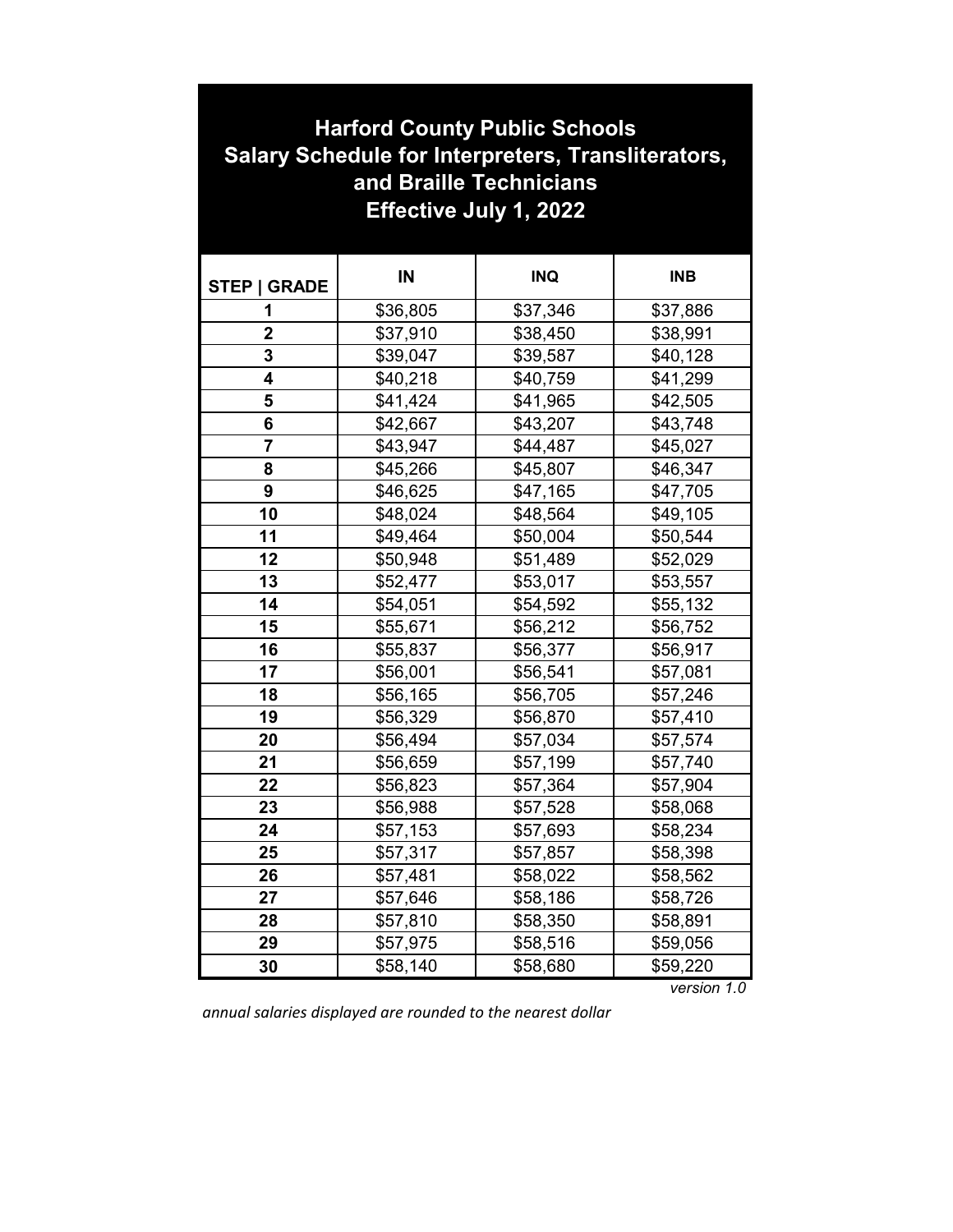| <b>Harford County Public Schools</b><br><b>Salary Schedule for Inclusion Helpers</b><br><b>Effective July 2022</b> |                      |  |  |  |  |
|--------------------------------------------------------------------------------------------------------------------|----------------------|--|--|--|--|
| <b>STEP</b>                                                                                                        |                      |  |  |  |  |
| 1                                                                                                                  | \$21,228             |  |  |  |  |
| $\overline{2}$                                                                                                     | \$21,864             |  |  |  |  |
| 3                                                                                                                  | \$22,519             |  |  |  |  |
| 4                                                                                                                  | \$23,195             |  |  |  |  |
| 5                                                                                                                  | \$23,890             |  |  |  |  |
| 6                                                                                                                  | \$24,605             |  |  |  |  |
| $\overline{7}$                                                                                                     | \$25,343             |  |  |  |  |
| 8                                                                                                                  | $\overline{$26,122}$ |  |  |  |  |
| 9                                                                                                                  | \$26,899             |  |  |  |  |
| 10                                                                                                                 | \$27,697             |  |  |  |  |
| 11                                                                                                                 | \$27,898             |  |  |  |  |
| 12                                                                                                                 | \$28,097             |  |  |  |  |
| 13                                                                                                                 | \$28,296             |  |  |  |  |
| 14                                                                                                                 | \$28,496             |  |  |  |  |
| 15                                                                                                                 | \$28,696             |  |  |  |  |
| 16                                                                                                                 | \$28,895             |  |  |  |  |
| 17                                                                                                                 | \$29,095             |  |  |  |  |
| 18                                                                                                                 | \$29,294             |  |  |  |  |
| 19                                                                                                                 | \$29,494             |  |  |  |  |
| 20                                                                                                                 | \$29,693             |  |  |  |  |
| 21                                                                                                                 | \$29,893             |  |  |  |  |
| 22                                                                                                                 | \$30,092             |  |  |  |  |
| 23                                                                                                                 | \$30,292             |  |  |  |  |
| 24                                                                                                                 | \$30,492             |  |  |  |  |
| 25                                                                                                                 | \$30,691             |  |  |  |  |
| 26                                                                                                                 | \$30,890             |  |  |  |  |
| 27                                                                                                                 | \$31,091             |  |  |  |  |
| 28                                                                                                                 | \$31,290             |  |  |  |  |
| 29                                                                                                                 | \$31,489             |  |  |  |  |
| 30                                                                                                                 | \$31,688             |  |  |  |  |

*effective 7/1/2022 v1*

annual salaries displayed are rounded to the nearest dollar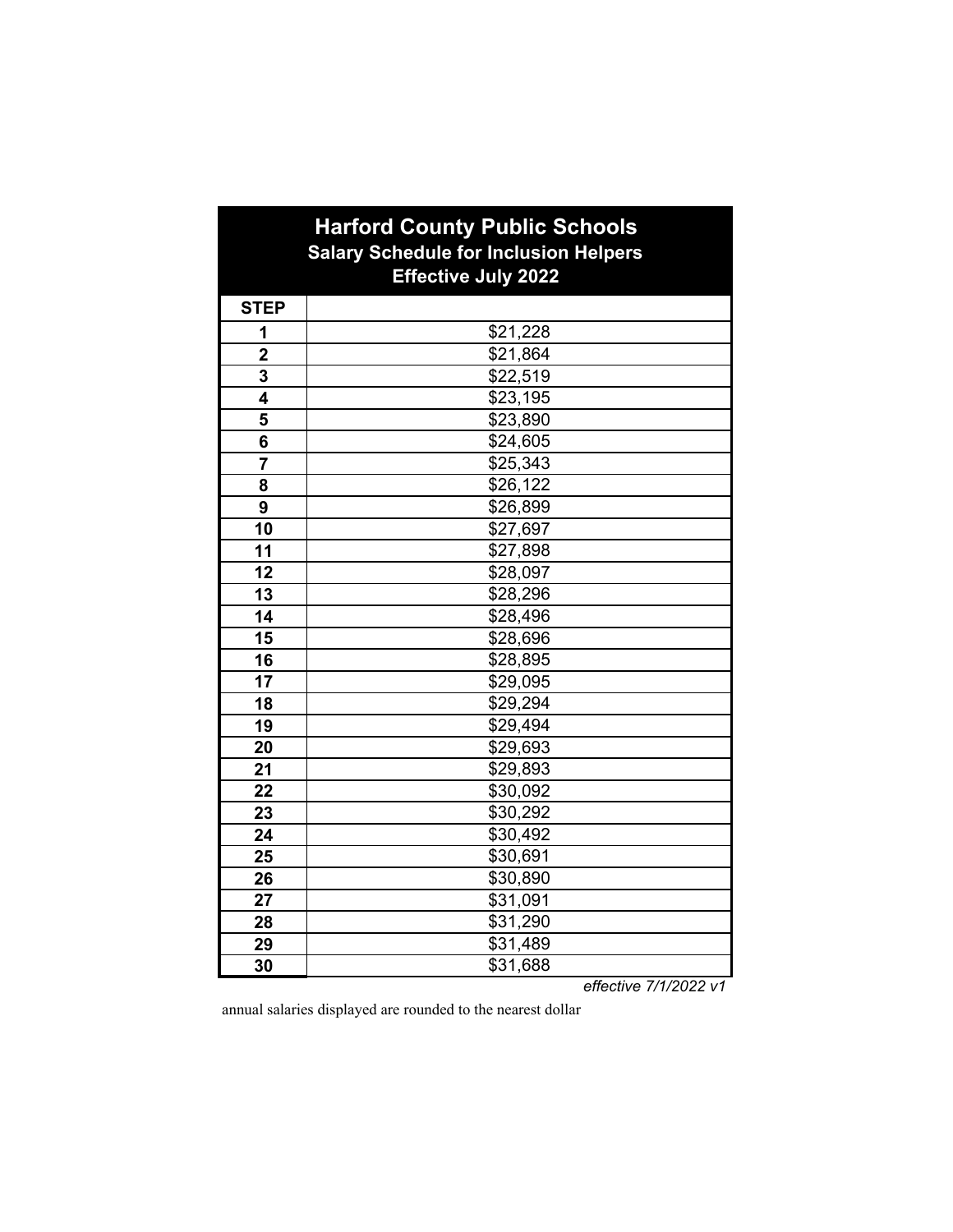| <b>Harford County Public Schools</b>                                   |          |          |          |            |            |  |
|------------------------------------------------------------------------|----------|----------|----------|------------|------------|--|
| <b>Salary Schedule for Paraeducators</b><br><b>Effective July 2022</b> |          |          |          |            |            |  |
| <b>STEP   GRADE</b>                                                    | IA       | 130      | 160      | <b>190</b> | <b>IAB</b> |  |
| 1                                                                      | \$25,544 | \$25,871 | \$26,199 | \$26,527   | \$26,854   |  |
| $\overline{\mathbf{2}}$                                                | \$26,311 | \$26,638 | \$26,966 | \$27,293   | \$27,621   |  |
| 3                                                                      | \$27,100 | \$27,427 | \$27,755 | \$28,083   | \$28,410   |  |
| 4                                                                      | \$27,912 | \$28,240 | \$28,568 | \$28,895   | \$29,223   |  |
| 5                                                                      | \$28,750 | \$29,077 | \$29,405 | \$29,733   | \$30,060   |  |
| 6                                                                      | \$29,612 | \$29,940 | \$30,268 | \$30,595   | \$30,923   |  |
| 7                                                                      | \$30,501 | \$30,828 | \$31,156 | \$31,484   | \$31,812   |  |
| 8                                                                      | \$31,416 | \$31,744 | \$32,071 | \$32,399   | \$32,726   |  |
| 9                                                                      | \$32,358 | \$32,686 | \$33,013 | \$33,341   | \$33,669   |  |
| 10                                                                     | \$33,329 | \$33,657 | \$33,985 | \$34,312   | \$34,640   |  |
| 11                                                                     | \$34,328 | \$34,656 | \$34,983 | \$35,311   | \$35,639   |  |
| 12                                                                     | \$35,360 | \$35,687 | \$36,015 | \$36,343   | \$36,670   |  |
| 13                                                                     | \$36,420 | \$36,748 | \$37,075 | \$37,403   | \$37,730   |  |
| 14                                                                     | \$37,513 | \$37,841 | \$38,168 | \$38,496   | \$38,824   |  |
| 15                                                                     | \$38,636 | \$38,964 | \$39,292 | \$39,619   | \$39,947   |  |
| 16                                                                     | \$38,836 | \$39,163 | \$39,491 | \$39,819   | \$40,146   |  |
| 17                                                                     | \$39,035 | \$39,362 | \$39,690 | \$40,018   | \$40,345   |  |
| 18                                                                     | \$39,235 | \$39,563 | \$39,890 | \$40,218   | \$40,546   |  |
| 19                                                                     | \$39,435 | \$39,762 | \$40,090 | \$40,417   | \$40,745   |  |
| 20                                                                     | \$39,634 | \$39,961 | \$40,289 | \$40,617   | \$40,944   |  |
| 21                                                                     | \$39,834 | \$40,162 | \$40,490 | \$40,817   | \$41,145   |  |
| 22                                                                     | \$40,033 | \$40,361 | \$40,689 | \$41,017   | \$41,344   |  |
| 23                                                                     | \$40,233 | \$40,560 | \$40,888 | \$41,216   | \$41,544   |  |
| 24                                                                     | \$40,432 | \$40,760 | \$41,087 | \$41,415   | \$41,742   |  |
| 25                                                                     | \$40,632 | \$40,960 | \$41,288 | \$41,615   | \$41,943   |  |
| 26                                                                     | \$40,832 | \$41,159 | \$41,487 | \$41,815   | \$42,142   |  |
| 27                                                                     | \$41,031 | \$41,358 | \$41,686 | \$42,014   | \$42,341   |  |
| 28                                                                     | \$41,230 | \$41,558 | \$41,885 | \$42,213   | \$42,541   |  |
| 29                                                                     | \$41,431 | \$41,758 | \$42,086 | \$42,414   | \$42,741   |  |
| 30                                                                     | \$41,630 | \$41,957 | \$42,285 | \$42,613   | \$42,941   |  |

annual salaries displayed are rounded to the nearest dollar *effective 7/1/2022 v1*